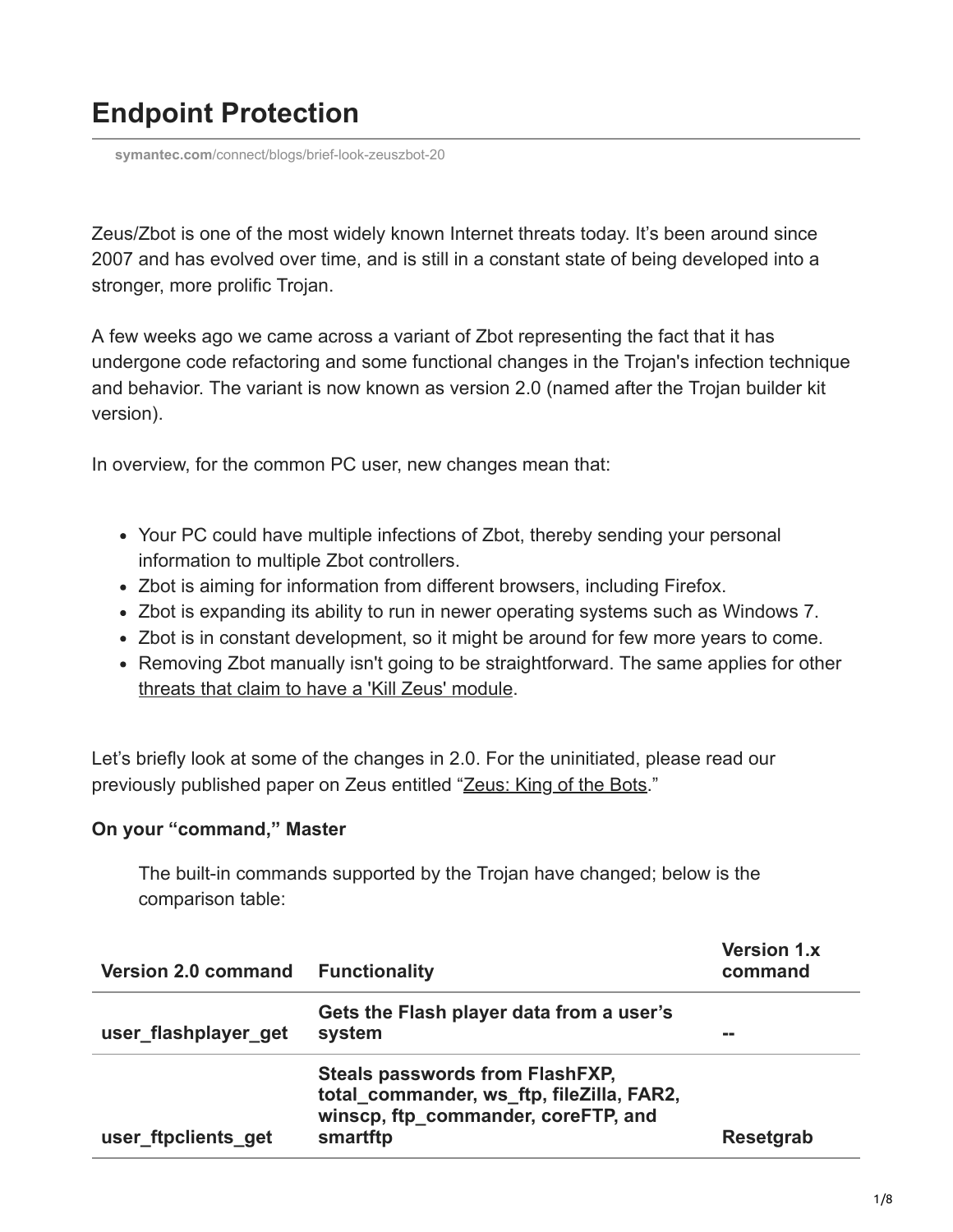| user_homepage_set   | Set the browser's home page to desired<br>URL                                                                       | <b>Sethomepage</b>                                   |
|---------------------|---------------------------------------------------------------------------------------------------------------------|------------------------------------------------------|
| user_url_unblock    | Restore access to an attacker-desired URL                                                                           | Unblock_url                                          |
| user_url_block      | Disable access to an attacker-desired URL                                                                           | <b>Block_url</b>                                     |
| user_certs_remove   | <b>Removes certificate</b>                                                                                          |                                                      |
| user_certs_get      | <b>Steal digital certificates</b>                                                                                   | <b>Getcerts</b>                                      |
| user_cookies_remove | <b>Delete browser cookies</b>                                                                                       | Delmff (partly)                                      |
| user_cookies_get    | <b>Upload cookies</b>                                                                                               | <b>Getmff</b><br>(partly)                            |
|                     |                                                                                                                     | <b>Consolidation</b><br>of 'Rexec',<br>'Lexec' &     |
| user_execute        | Download and execute a file                                                                                         | 'Lexeci'                                             |
| user_logoff         | Log off user                                                                                                        | m m                                                  |
| bot_bc_remove       | Removes a back door connection                                                                                      | Bc_del                                               |
| bot_bc_add          | Initiate back door by back-connecting to a<br>server and allow arbitrary command<br>execution via the command shell | Bc_add                                               |
| bot_update          | Download and update bot config (sets in<br>registry as well), download and execute<br>new bot installer             | <b>Consolidation</b><br>of 'Upcfg' &<br>'Rename_bot' |
| bot_uninstall       | <b>Remove bot altogether</b>                                                                                        |                                                      |
| os_reboot           | <b>Reboot the computers</b>                                                                                         | <b>Reboot</b>                                        |
| os shutdown         | Shut down the computer                                                                                              | <b>Shutdown</b>                                      |
| user destroy        | (not implemented) possibly to delete all<br>user files                                                              | <b>Kos</b>                                           |
| fs_search_remove    | (not implemented) possibly to remove file<br>mask for local search                                                  | <b>Delsf</b>                                         |
| fs_search_add       | (not implemented) possibly to add a file<br>mask for a local search                                                 | <b>Addsf</b>                                         |
| fs_path_get         | (not implemented) possibly to upload a file<br>or folder                                                            | <b>Getfile</b>                                       |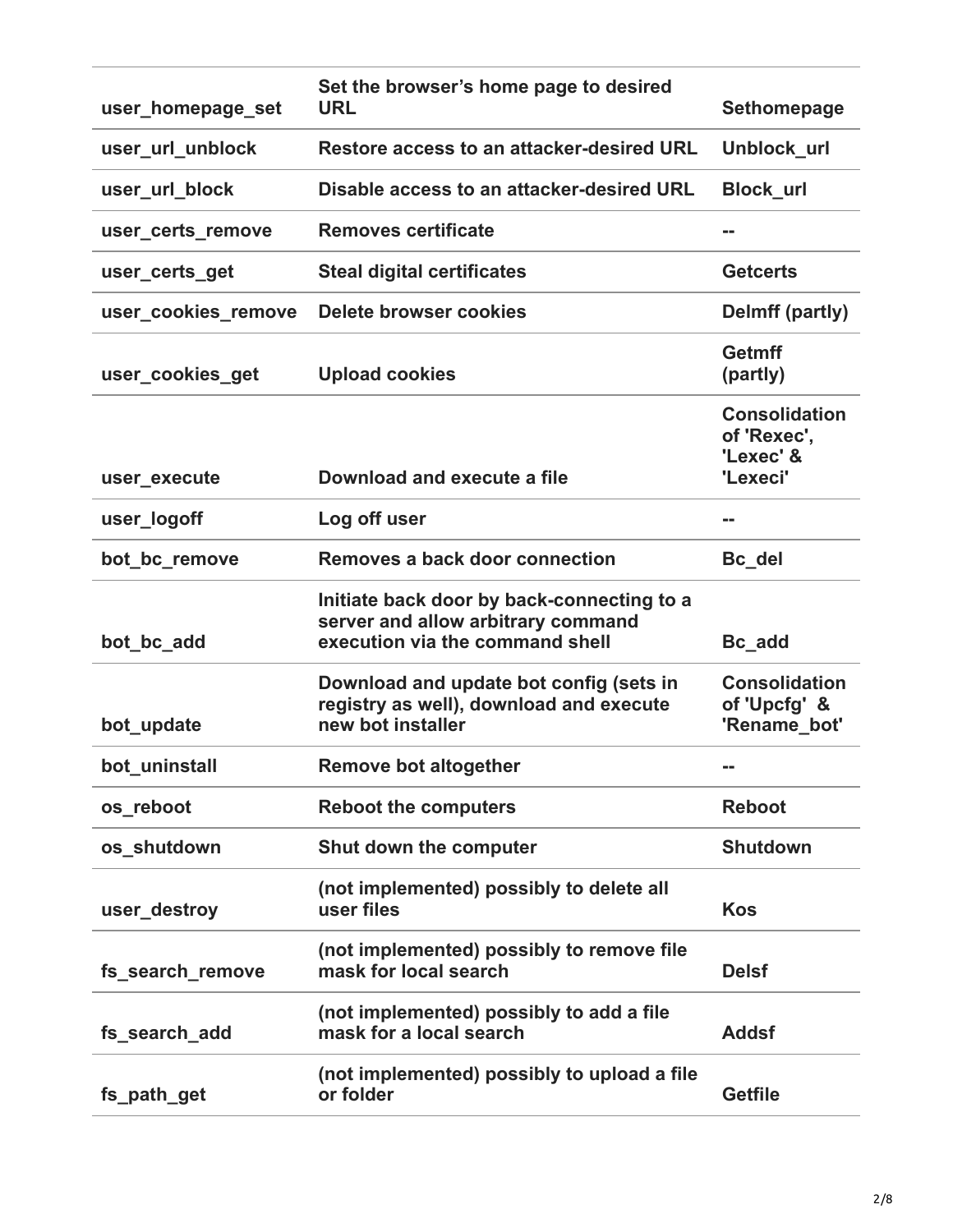| bot httpinject disable inject | (not implemented) possibly to disable http          | <b>Block fake</b> |
|-------------------------------|-----------------------------------------------------|-------------------|
| bot httpinject enable         | (not implemented) possibly to enable http<br>iniect | Unlock url        |

*Built-in commands in 2.0 compared to 1.x*

Some of the commands in 2.0 aren't implemented yet, which only leads us to one conclusion: it is under continuous development.

## **Sneak in**

When executed, initial thread injection into other processes is as follows:

The processes "explorer.exe", "taskeng.exe", and "taskhost.exe" are injected with the below four threads:

- 1. A thread to open a back door channel.
- 2. A thread to download threat-related data.
- 3. A thread to inject into other running processes.
- 4. A thread to perform bot instructions from config stored in the registry. A single thread is injected into the processes "rdpclip.exe", "ctfmon.exe", and "wscntfy.exe" (the single thread's job is to inject into every other process).

# **The "Hijack"**

The APIs shown in the table below are hijacked from the injected process memory. We can see that version 2.0 is now able to hook NSPR APIs (used by Mozilla Firefox) to read and write to data that it receives and sends:

# **Zbot 1.x hooked APIs**

**Zbot 2.0 hooked APIs**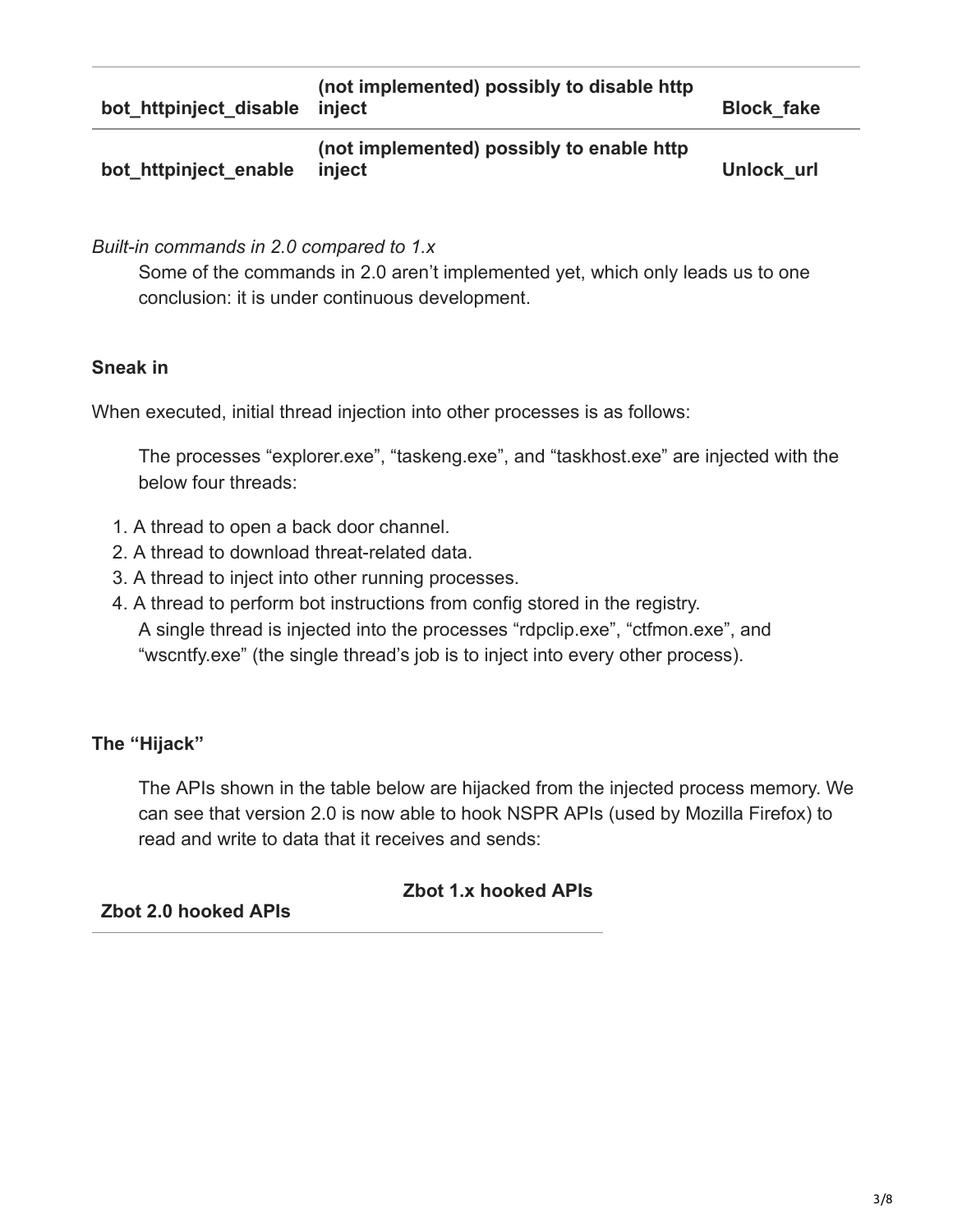#### WININET.DLL

- HttpSendRequestW
- HttpSendRequestA
- HttpSendRequestExW
- HttpSendRequestExA
- InternetReadFile
- InternetReadFileExA
- InternetQueryDataAvailable
- InternetCloseHandle
- HttpQueryInfoA

WS2\_32.DLL

- closesocket
- send
- WSASend

USER32.DLL

- TranslateMessage
- GetClipboardData

NSPR4.DLL

- PR\_OpenTCPSocket
- PR<sup>-</sup>Close
- PR\_Read
- PR\_Write

CRYPT32.DLL

**PFXImportCertStore** 

NTDLL.DLL

- LdrLoadDll
- NtCreateThread

KERNEL32.DLL

GetFileAttributesEx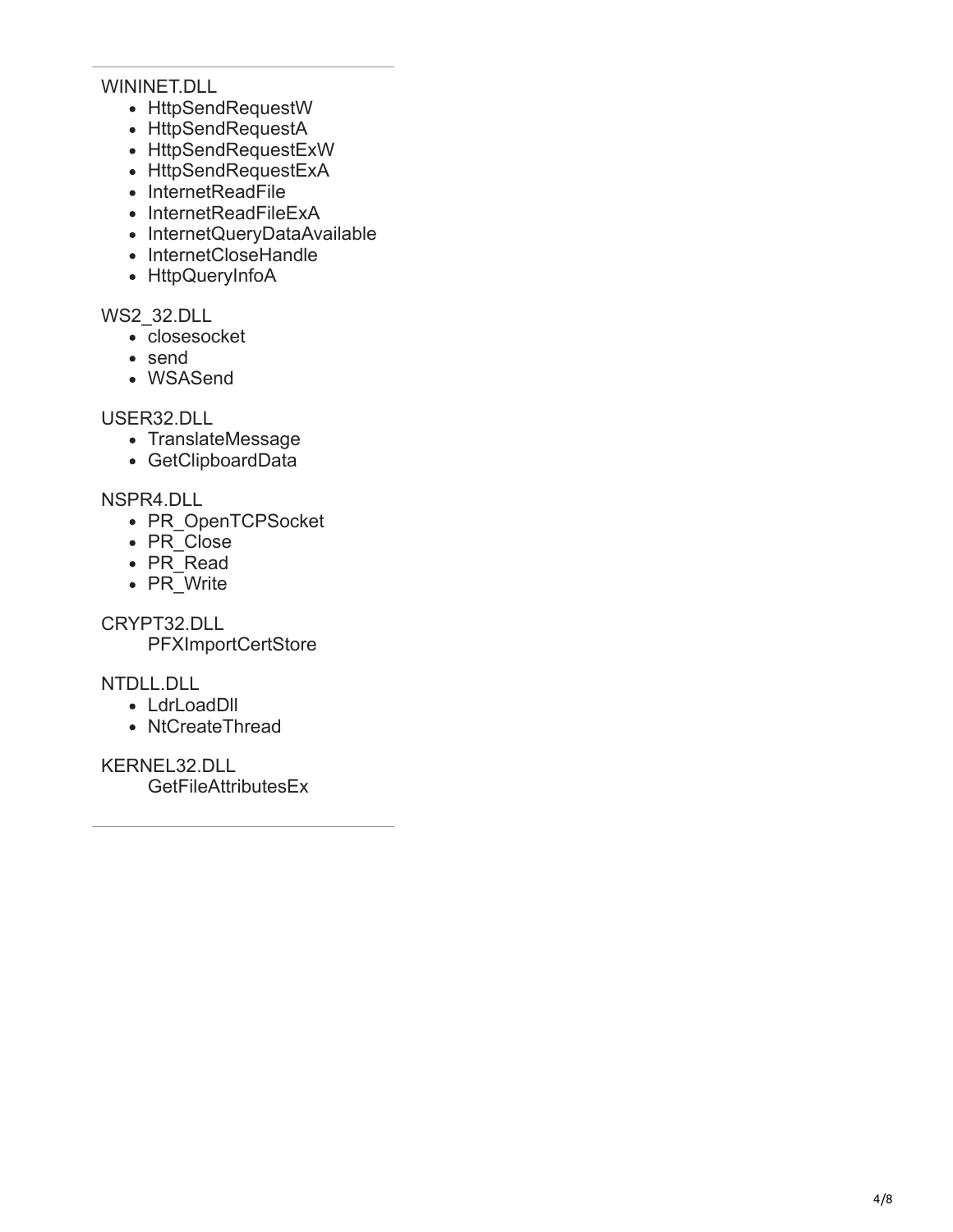#### WININET.DLL

- HttpSendRequestW
- HttpSendRequestA
- HttpSendRequestExW
- HttpSendRequestExA
- InternetReadFile
- InternetReadFileExW
- InternetReadFileExA
- InternetQueryDataAvailable
- InternetCloseHandle

#### WS2\_32.DLL and WSOCK32.DLL

- send
- sendto
- closesocket
- WSASend
- WSASendTo

## USER32.DLL

- GetMessageW
- GetMessageA
- PeekMessageW
- PeekMessageA
- GetClipboardData

Here is an image showing hooked APIs in process memory:

## **"Drop" zone**

Zbot version 2.0 drops another smaller .exe of equivalent functionality but packed by a different executable packer into %User Profile%\Application Data\[randomfolder]\ [random name].exe (where [random name], [random folder] is generated based on Mersenne's pseudo-random number generator).

For comparison's sake, version 1.x copied itself to a fixed path with a constant filename under "%System%" and added some random content in its appended data every time, making its file hash different.

#### **Revival**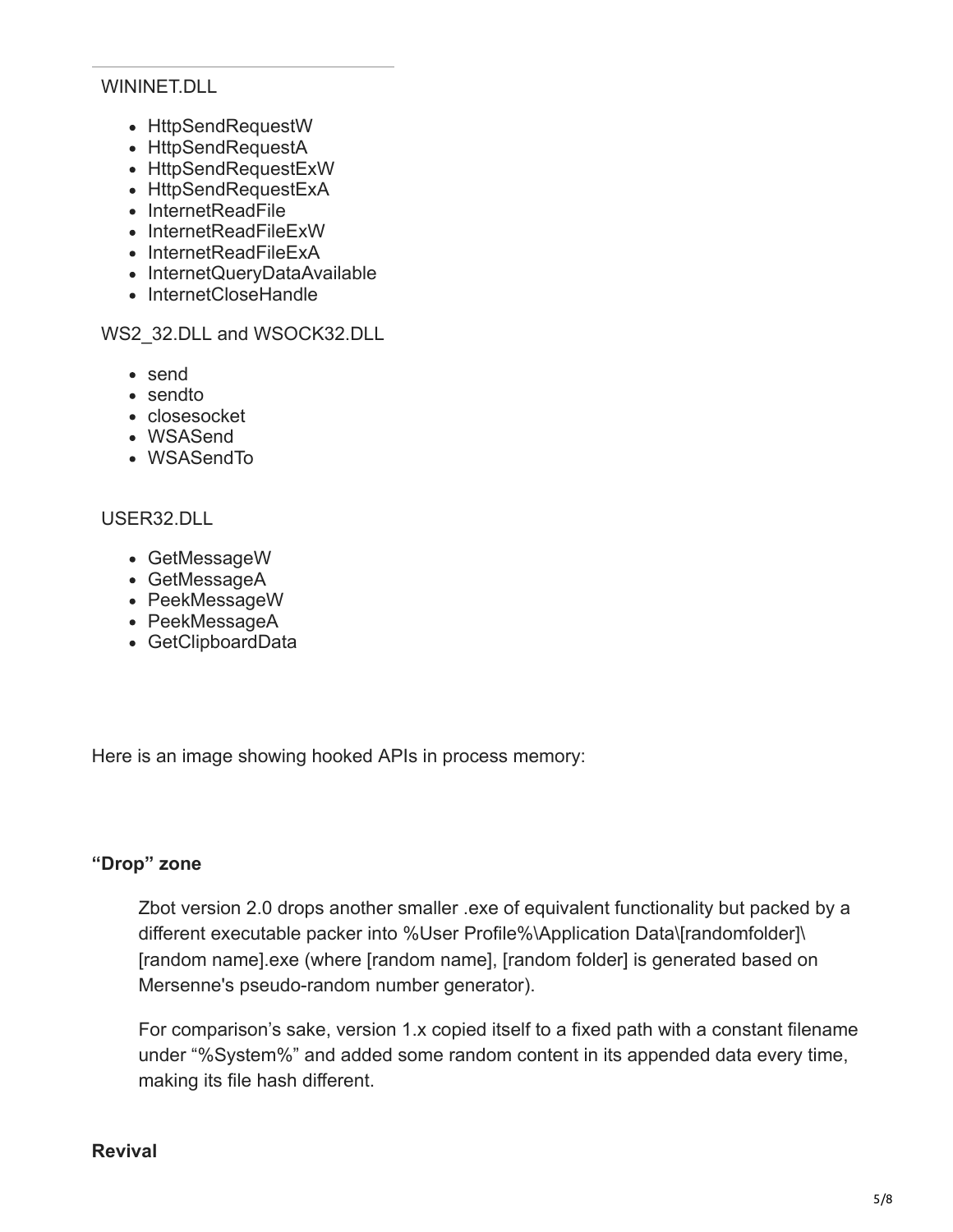Version 2.0 adds the following registry key: HKEY\_CURRENT\_USER\Software\Microsoft\Windows\CurrentVersion\Run\" {[VOL\_GUID]}" = "%User Profile%\Application Data\[random folder]\[random name].exe"

(Where [VOL\_GUID] is the volume GUID of WINDOWS mount point. And [random name], [random folder] is generated based on Mersenne's Pseudo random number generator.)

This is compared to version 1.x, which added HKEY\_LOCAL\_MACHINE\SOFTWARE\Microsoft\Windows NT\CurrentVersion\Winlogon\"Userinit" = "%System%\userinit.exe, %System%\ <threatfilename>.exe"

## **"Exclusive" rights**

Mutex and PIPE names used for the exclusion and inter-thread communications in 2.0 now use GUID (instead of fixed Mutex names, as in 1.x). This enables multiple instances of Zbot, created by different bot builders, to run alongside one another simultaneously.

## **"Phish" me not**

Disables Internet Explorer's phishing filter by setting the following keys:

HKEY\_CURRENT\_USER\Software\Microsoft\Internet Explorer\PhishingFilter\"Enabled"  $=$  dword: $0$ 

HKEY\_CURRENT\_USER\Software\Microsoft\InternetExplorer\PhishingFilter\"EnabledV8" = dword:0

## **"Passwords" are (not) safe**

Version 2.0 steals passwords from the following FTP clients, which is similar to what was seen in version 1.x:

"FlashFXP", "total\_commander", "ws\_ftp", "fileZilla", "FAR2", "winscp", "ftp\_commander", "coreFTP" & "smartftp".

# **"Log" my move**

It can also take screen shots and log keystrokes (by hooking API 'TranslateMessage')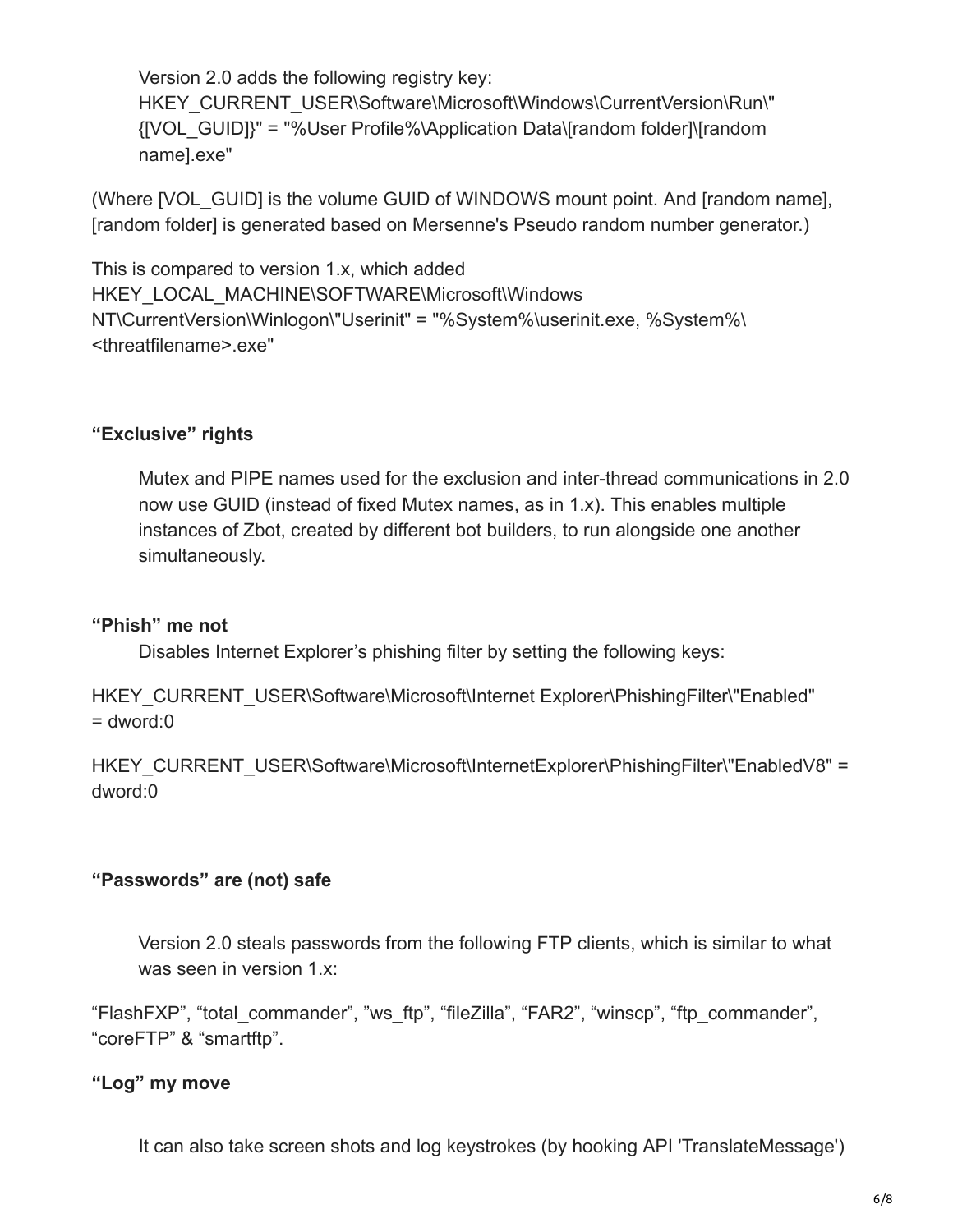### **All your "data" belongs to me**

It adds the following extra headers to the http communication through hijacked API's 'HttpSendRequestW', 'HttpSendRequestA', 'HttpSendRequestExW', and 'HttpSendRequestExA'.

"Accept-Encoding: identity\r\n"

"TE:\r\n"

"If-Modified-Since:\r\n"

All of the network data that is sent out through the APIs 'send' and 'WSASend' is uploaded to a pre-configured anonymous FTP site.

#### **Keys are no longer "private"**

Attempts to steal private keys from certificates by hooking API 'PFXImportCertStore', similar to version 1.x.

#### **"Change" is inevitable**

By hooking the 'PR\_Read' and 'PR\_Write' APIs of NSPR4.dll, it is able to modify and read data sent by Mozilla Firefox, whereas versions 1.x could not. This means it has the ability to inject code forms and code into banking websites browsed through by Mozilla Firefox.

## **For the sake of "argument"**

Somewhat unusually, Zbot 2.0 also accepts command line arguments. It accepts "-f" and "-n" as parameters. "-f" is used to alter registry use and "-n" is to prevent dropper threats from being self-deleted. This was probably used during the testing phase of Zbot and accidentally included in this release.

## **A little per-"spec"-tive**

The Zeus config file has undergone changes too. Additional layers of encryption were added to deter security analysts—below are a few screen shots of a decoded config file:

The screenshot above shows some search strings that are used by Zeus to collect user information from various popular sites.